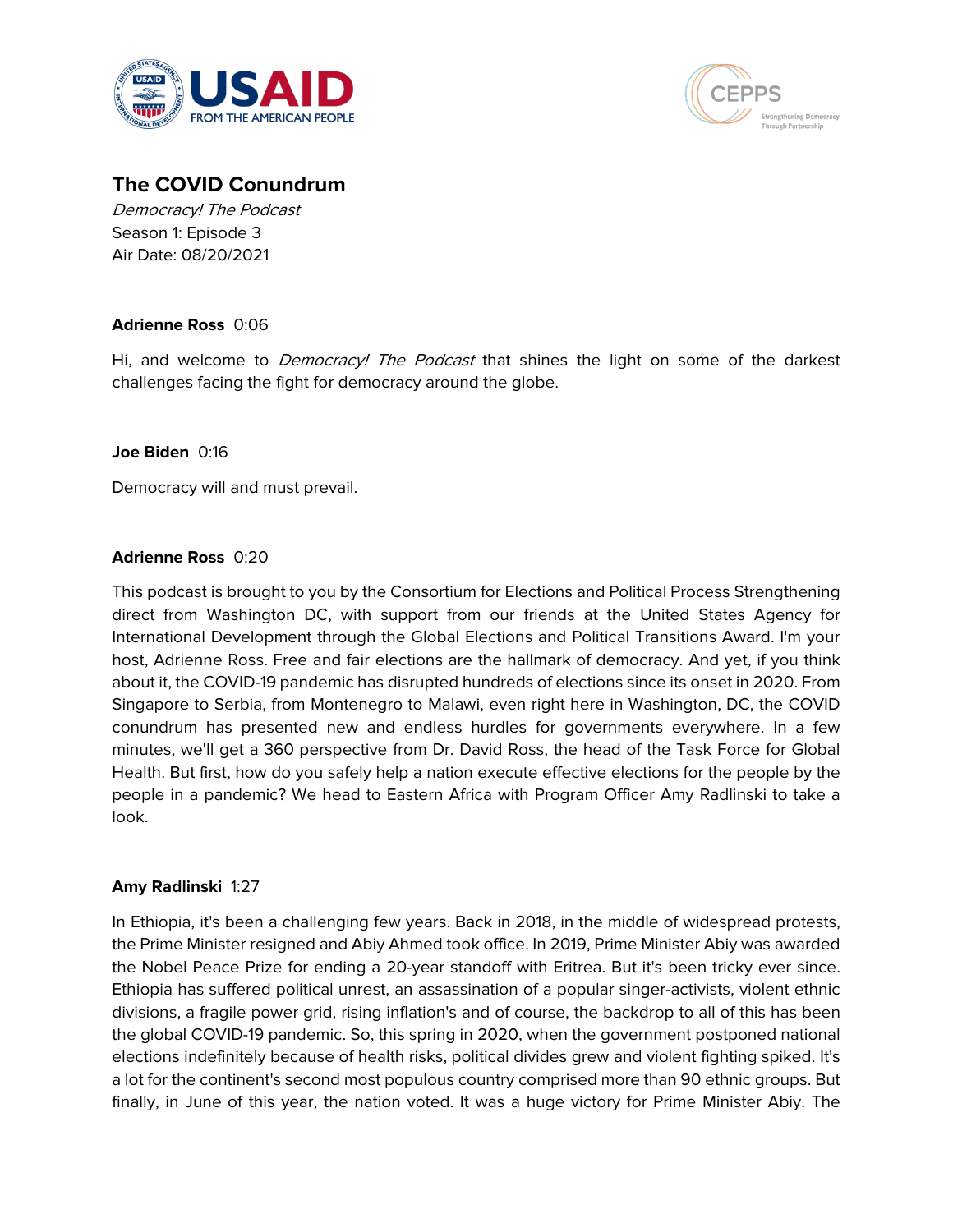National Election Board of Ethiopia said his party won 94% of the seats in parliament that were contested in the June round. But not everyone could vote. So now a second round of elections have been scheduled for September and all eyes look to October when Ethiopia's new government is expected to form.

## **Adrienne Ross** 2:43

What a time it has been for our guests in Addis Ababa. Lauren Oing is the Resident Program Director for Ethiopia at the International Republican Institute, where she expertly supports civil society in the political process. Aubrey McCutcheon also joins us from Addis. He is the Senior Resident Director for the National Democratic Institute in Ethiopia. He is an expert on apartheid, human rights, and social justice initiatives. And I find it interesting to note that among their long, long list of accomplishments, both Aubrey and Lauren similarly hold master's degrees from the London School of Economics and have served in the US Congress as a staffer and an intern. Before we talk more about how you continue to fight for democracy in the middle of a pandemic, what can you tell us about the current security situation on the ground? Lauren, can you tell us a little bit about what you're seeing throughout the country?

## **Lauren Oing** 3:40

There's a real battle, it seems, to be for sort of the soul of Ethiopia during this democratic transition process. And we have seen sort of pockets of tension that's been turned into violent conflict over the past year and a half. So of course, the one that's capturing the headlines in the moment is a conflict up in the north, between that's largely between the federal forces and forces that are allied with the Tigrey People's Liberation Front. And then unfortunately, in very recent Monson, recent rates are really beginning to spill over into other areas of the country.

## **Aubrey McCutcheon** 4:20

Addis Ababa is a bit surreal, given the context that Lauren just mentioned in the rest of the country. It is so far peaceful here, but we do notice an increased presence of security forces or roadblocks and so on that are that are now more visible in the city. If you're outside of Addis, as well, the consciousness about security around COVID has waned in recent months. We are concerned that some of the armed conflicts in the gatherings that go with that are going to bring more another surge of COVID but other than that, Addis Ababa has so far been peaceful. There have been a few incidents. But we do anticipate that this could get worse.

## **Adrienne Ross** 5:07

What can you tell us about the attitude of people on the ground in Ethiopia towards COVID?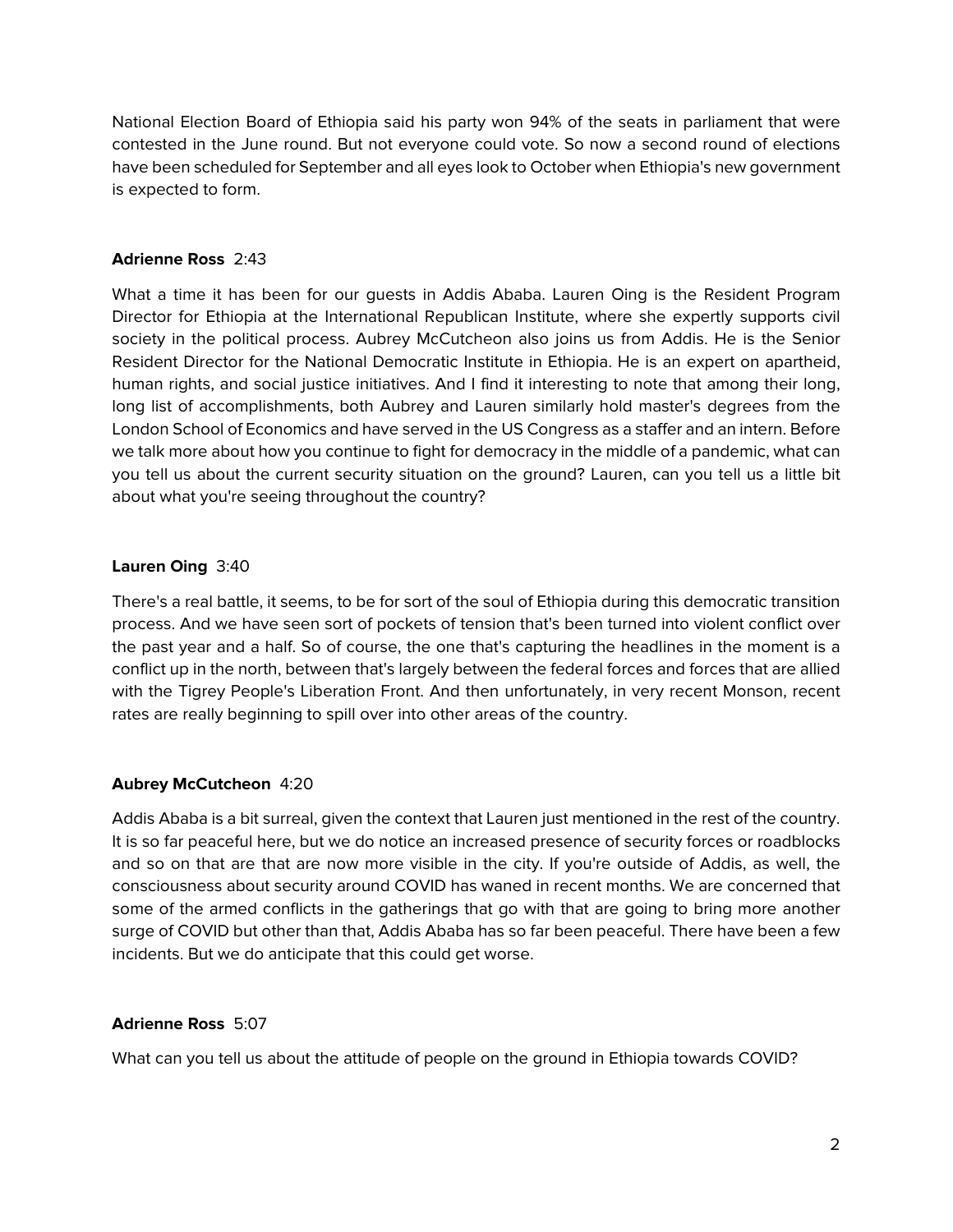### **Lauren Oing** 5:13

Overall, Ethiopia's COVID figures look relatively low in comparison to other countries. But I think a lot of that has to do with the reality of what testing looks like on the ground. There just isn't widespread testing. So, we do know it's a problem, but I don't think there aren't good figures on what impact COVID has had on the population here. That said, when you did have the first few cases of COVID, back in March 2020 in Ethiopia, the government here was quite swift, in passing a number of regulations in a state of emergency, which related to management of COVID.

#### **Aubrey McCutcheon** 5:49

We're in, I think, now the third surge, the rates have just gone up in the past couple of weeks. Although at the same time, there's now a wider announcement that vaccines are available, as of today, available for citizens 35 years and older. So, at the same time that we're seeing another surge come about, we'll see vaccines come available. That change of behavior that Lauren mentioned, is quite obvious in Addis and even more so outside the Capitol.

## **Adrienne Ross** 6:21

Well, let's go back a few months to this past spring when the national elections were held after several months' postponement, and the government had cited health concerns further delay. What did that delay do to the country's confidence in the electoral system?

## **Aubrey McCutcheon** 6:38

Yeah, the delay was quite controversial. And there are different obviously different views on its impact. Some groups saw the delay as a manipulation by the government in power to delay the elections purposefully using the COVID as an excuse to extend their term in office. Others saw the election delay as a wise to allow the country to come to grips with how to cope and mitigate the risk of COVID during this period before they conducted elections. Still, others have said they've appreciated how much the election board has communicated, especially with political parties about its intentions, the delay the need for what they would intend to do to make election safe for people. There's been more discussion about that in some appreciated, but there is no consensus at all about whether or not the delay of these elections was a good thing for Ethiopia or not. In fact, it was one issue that led to increase controversy between the sitting government and the Tigray People's Liberation Front that is, you know, spilled over and led to an all-out war. And so that delay in elections did trigger quite a number of significant consequences for Ethiopia, regardless of where you stand on whether it was a wise move.

**Adrienne Ross** 8:04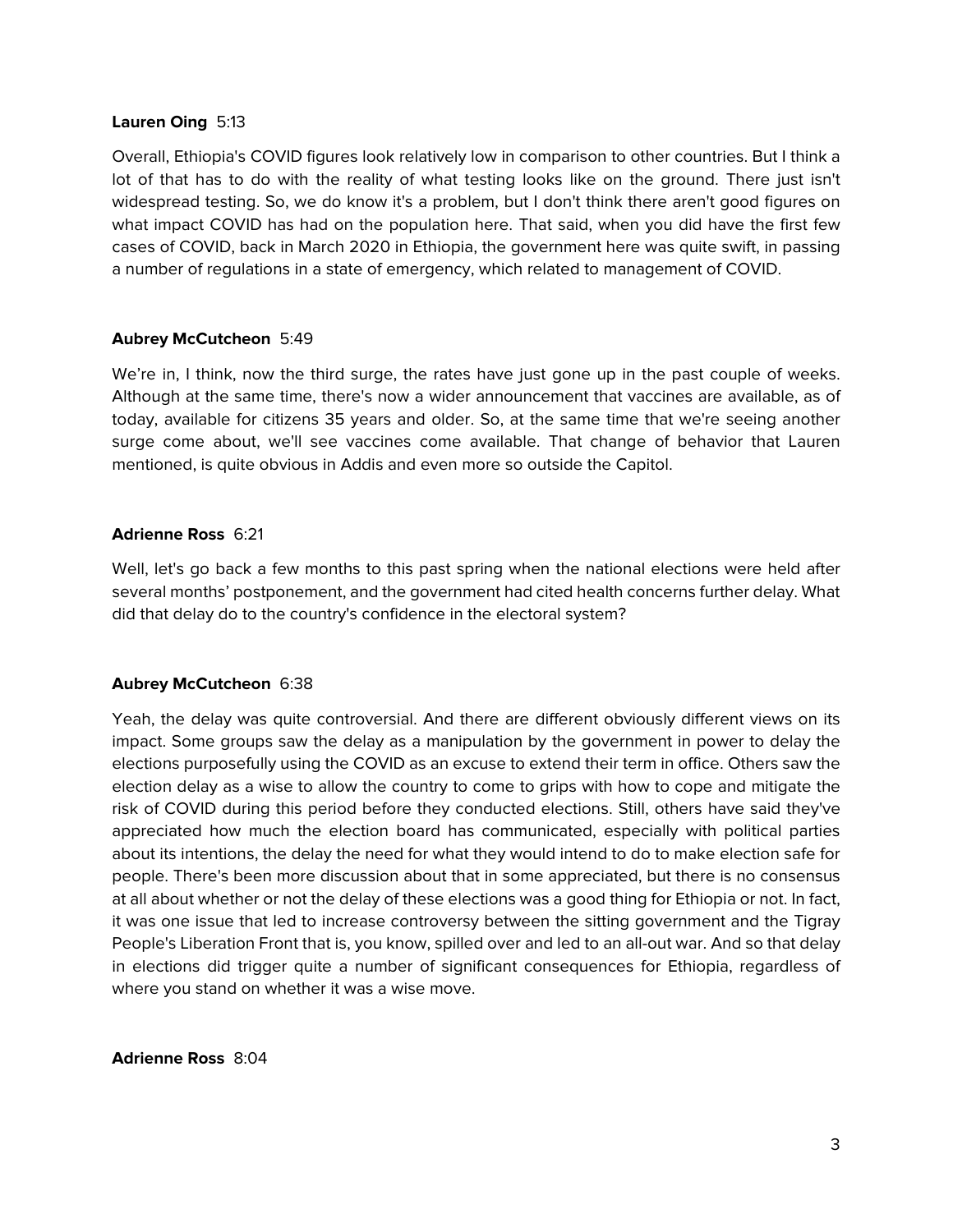And Lauren, despite all these challenges with funding from USAID, you were able to continue your programming?

## **Lauren Oing** 8:10

So, yes when we had COVID it really threw a wrench in our plans. IRI was predominantly working with civil society organizations, and we wanted to provide a significant round of capacity building trainings in person was the plan around the regions to help civil society organizations be prepared to engage in conducting better education activities. Well, with COVID, we couldn't travel. And we certainly weren't going to be bringing groups of people together for in person training. So, what we did was we worked with expert trainers to provide remote training, but in a prerecorded downloadable format. So, what we did was after building these modules, we would invite our partners first by email and then we actually shifted to doing invitations by telegram, which is a really popular a messaging application here, to join our trainings, they would register on a brief online form, didn't need a lot of data to do that. And then once the registration period was closed, we would share with them a link to the training material. So, they were all downloadable. Partners were given about two to three weeks to complete the material. And we knew they completed it at the end by completing a completion form online and a brief evaluation. With that, we would then as an incentive, reimburse them by sending them a data mobile phone data package, recognizing the cost of internet here and it also helped us to be able to capture data on comprehension and understanding of the material.

## **Aubrey McCutcheon** 9:51

Our program at CEPPS/NDI is involved in political party development and research and then also on programs to train civil society groups in election observation. Now in our political party program, when COVID came about, we switched immediately to conducting online policy briefings. Now this was a part of our program that we had intended to do in person. And of course, it would have led to a much more fruitful dialogue between parties. And these are multi-party engagements about policy options, whether they be economic policy, social policy, or human rights policy, and so on. These political parties were committed themselves too, we had to shift those online. And that meant that we had far less attendance than we had hoped for originally.

### **Adrienne Ross** 10:40

Have you found the pandemic to be frustrating? Or what have the emotions been like?

## **Aubrey McCutcheon** 10:46

I think, like all of us, many of our partners here locally in Ethiopia felt like this will be over in three months. Let's just wait it out. And we were all optimistic as that and I guess we all still are looking around the corner for this to end. But we've all realized now that we've got to be prepared for the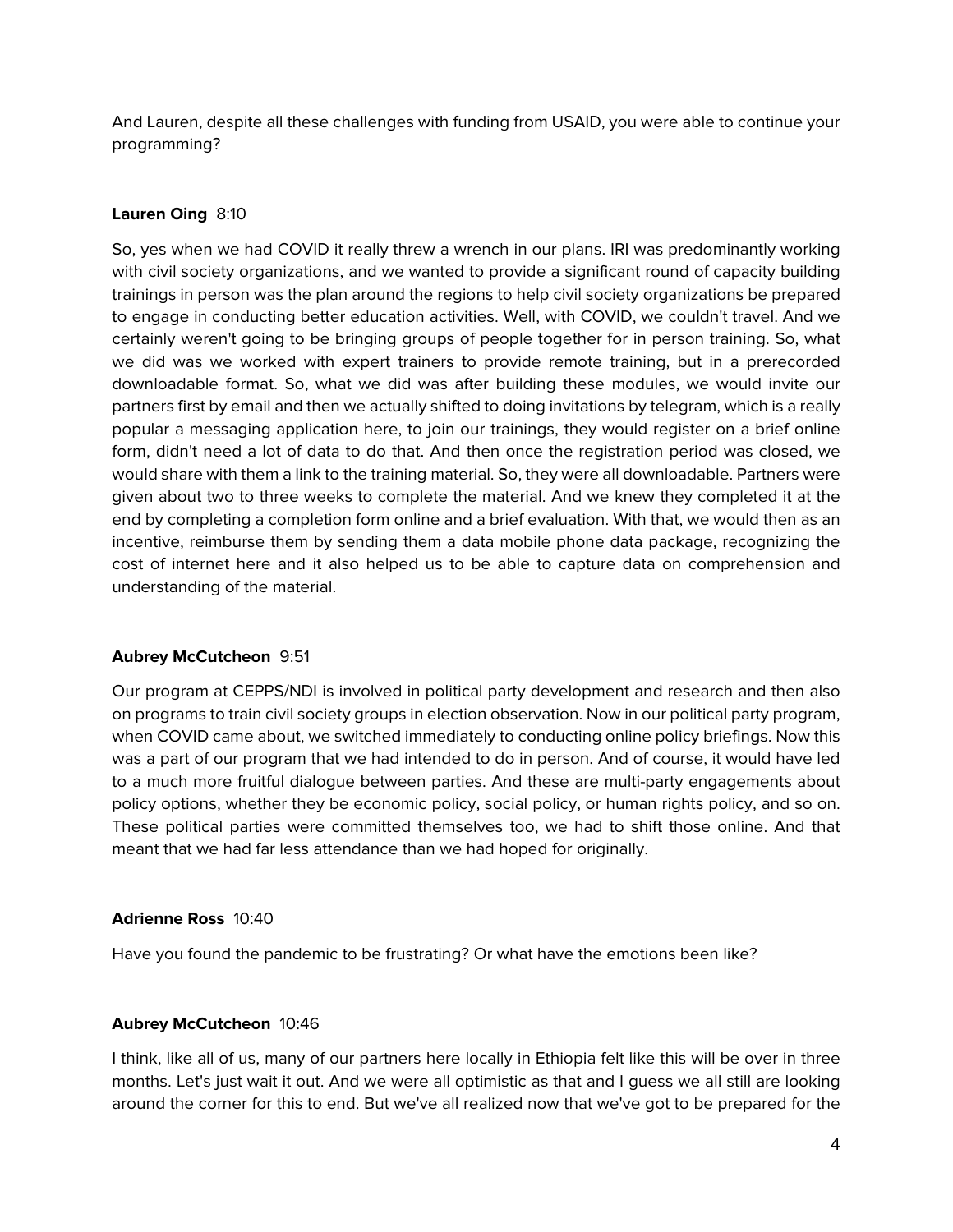long haul, got to be prepared to continue delivering the capacity building work that is our mission here, in spite of what happens with COVID. So, we're finding as being as creative as we can find ways.

## **Adrienne Ross** 11:16

And resilient. Lauren?

## **Lauren Oing** 11:19

Yeah, I think one of the most frustrating and trying things about COVID in this period and trying to do this kind of programming is for both of us for IRI and NDI, we're relatively new to the country, we only came back in. We were here before; we were cordially asked to leave in 2005. But we came back in in about mid-2019. And Aubrey and I arrived a few months later, both around the same time. So right when COVID hit, I'd said we'd only really been on the ground as larger teams for about six months, seven months maybe. So, we are really just at the beginning of really developing relationships and trust with our partners. And so, the shift to all virtual that early on into building these really important relationships was difficult.

## **Adrienne Ross** 12:12

And it must have been an enormous relief when the elections were actually held then in June.

## **Aubrey McCutcheon** 12:17

Well, when part one we're here, we're still now waiting on it's a staggered election, now, due to the insecurity and violence taking place in different parts of the country. So, there are a few regions and some constituencies, three regions in full constituencies and other reasons that have not yet casted. And that's scheduled to happen in September, so this is what we've had in this election into two. Of course, that has increased costs for us because we have to deploy all of our election observers or trainers twice for a much smaller effort in September.

## **Adrienne Ross** 12:51

Lauren, can you tell us a little bit what the elections have been like? I mean, the staggered approach was not what was originally intended, right?

**Lauren Oing** 12:54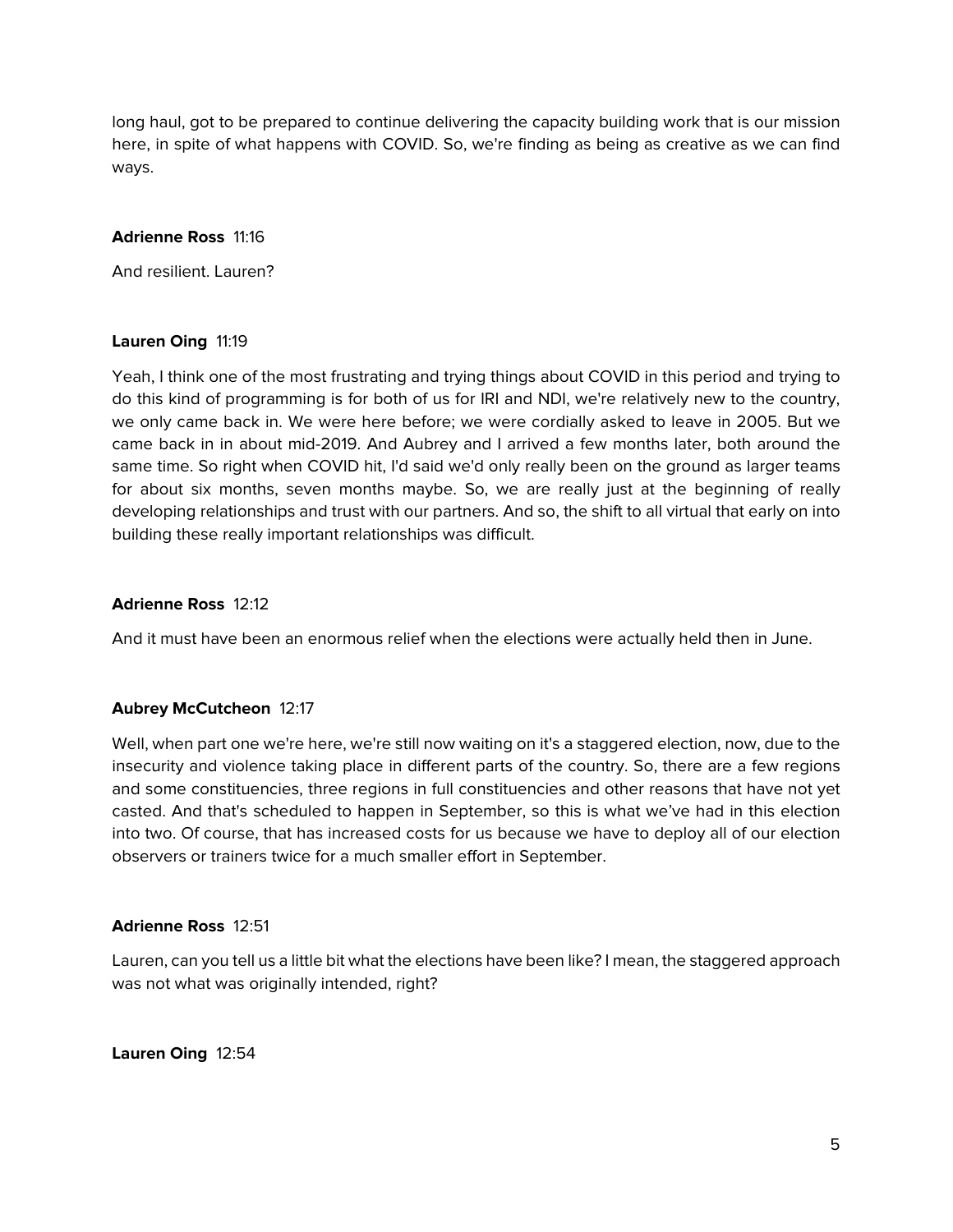There was a lot of interest, there were quite long lines, the official figures on voter turnout are exceptionally high, in the high 90s percent. But I think there are challenges with these figures because of there have been some challenges with voter registration. And then also there's no census data. And so, projections about how many voters there could be, are based on really flawed numbers. So, it's hard to speak very concretely or scientifically about what turnout look like. But in general, there was good turnout, and it was largely peaceful. But I think we were all very, very relieved about particularly given the worsening security context more broadly across Ethiopia, in general, there were few security incidents, and they were pretty isolated. Of course, it does have to do with they didn't hold elections in all locations because of security. So, you're holding elections in places where there's like less likely to be problems.

## **Adrienne Ross** 14:02

Aubrey, you mentioned September for follow on elections and October, do we still expect Parliament to resume?

## **Aubrey McCutcheon** 14:09

Parliament will come back, will resume session, the new parliament in October after the September elections. The risk though is that again, we're in now the third surge, and we're holding elections again in the middle of the surge. The difference this time, then in June, is that there will be more and more vaccinated people taking part in these elections by the time September 6 comes. But that, you know, we have not yet seen, I think, fully enough, whether there's any vaccine hesitancy here. We hear about some, but now there's enough vaccines to make it available to 35 years and over so we're now we're really see who's hesitant for this vaccine and who is willing to take it.

## **Adrienne Ross** 14:54

Lauren, what do you see for the country long term?

## **Lauren Oing** 14:56

I think there should be some optimism about Ethiopia's democratic transition because I do think there have been some really positive steps that have been taken with these elections in sort of in the opening of space for parties and civil society to engage in a way that they hadn't before. There's also been some opening a space with media in the way that they interact. But at the same time, I think we can't get away from the fact that the country is in the middle of a security crisis and a growing humanitarian crisis. And that, quite understandably, will necessarily be a top priority and a top focus, I think, for this new administration.

**Aubrey McCutcheon** 15:42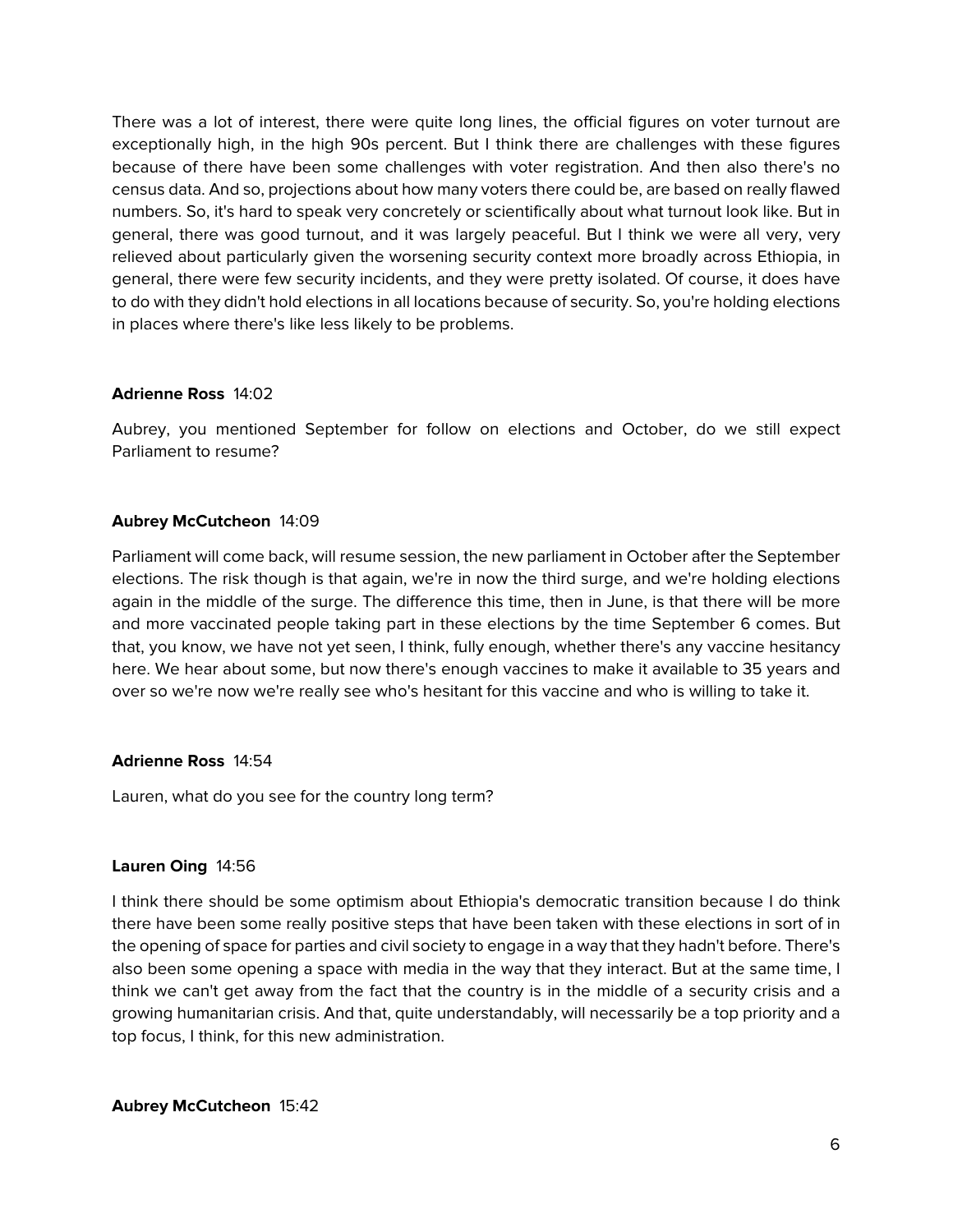Quickly, we're all anticipating what these elections, the COVID pandemic, and the higher security risks we all face, what it will mean over the next year? We know there's a major push for dialogue amongst conflicting parties, what shape that will take? What issues it will focus on, remains to be seen, and who will participate. Will it be inclusive? That seems to be the road to peace.

## **Adrienne Ross** 16:11

We will be watching very closely. Aubrey McCutcheon, Lauren Oing, thank you so much for joining us today.

**Lauren Oing** 16:18

Thank you.

## **Aubrey McCutcheon** 16:19

Thank you.

## **Adrienne Ross** 16:26

The Task Force for Global Health is an NGO based in Atlanta that counts among their many partners, the CDC, CEPPS through the International Republican Institute, and USAID. Since 1984, their sole mission has been to take on the world's worst diseases to eliminate them or bring them firmly under control to help countries keep people safe. Dr. David Ross is the President and CEO of the Task Force for Global Health. He holds a Doctor of Science and operations research and applied math from the Johns Hopkins University. He joins us now to talk about COVID. Infectious diseases are notorious for presenting huge challenges to democracy and stable societies. What have you witnessed to be the number one challenge of the COVID-19 pandemic?

## **David Ross** 17:14

I think it is public ignorance, public ignorance about the biological nature of a virus, and therefore, public ignorance among public officials about what really is happening.

## **Adrienne Ross** 17:27

In North Macedonia with CEPPS/IRI, you and your team set out to help the region's governments improve their knowledge of Coronavirus. What can you tell us about that experience?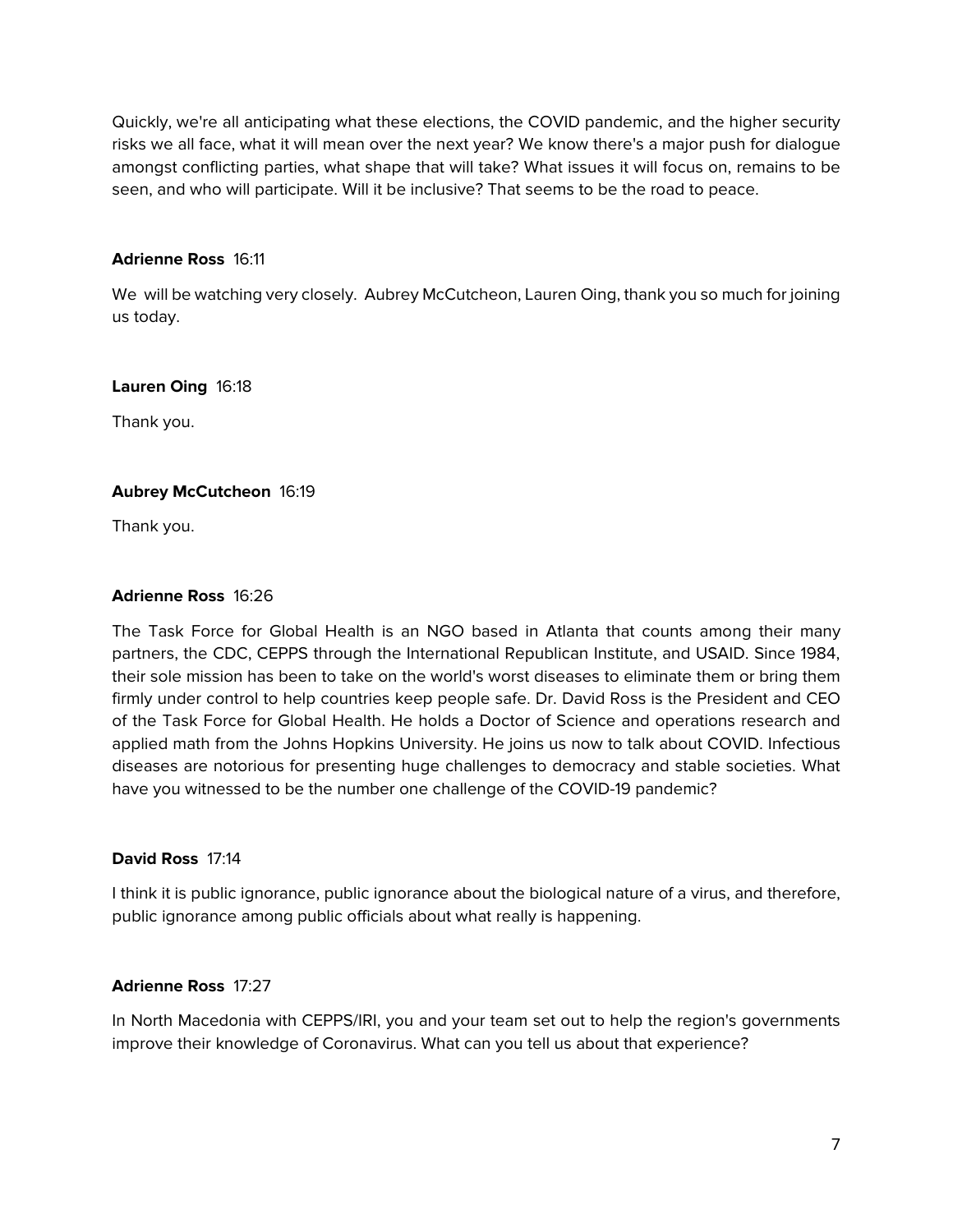#### **David Ross** 17:37

Wow, it was really enlightening, really enlightening. And I'm so glad that my colleague, Dr. David Addison, and I did that because at the time we did that the COVID outbreak was really just beginning or underway, we were a few months into this. We were into the governmental actions, should we shut down things? How much closing down do we do? How much enforcement of masking and that sort of thing, prior to a vaccine being available? What I've learned from that was that we in America, our political culture is one of the founding of the country seeking to maximize your individual liberties over the power of the state. Rather, what we encountered in Bosnia and Herzegovina, those people, they said, look, we're not having this problem. And partly it was because as former Soviet states, the population as a whole was accustomed to being told something by the authorities, and then they would do it.

#### **Adrienne Ross** 18:52

Describing the culture that way, then how did you change your approach to working with these governments? What was the number one thing you needed to tell them to do?

### **David Ross** 19:01

They needed less to be told what to do and much more on the side of technical advice and expertise rather than how do you navigate dealing with the public. Heck, in the US, we're all wrapped around trying to figure out how can I get this governor or that governor to agree that recommending the use of masks would be a good thing, whereas for them it's can we get enough masks? At the Taskforce for Global Health, one of our programs is the newly created COVID Vaccine Introduction Program and that couples along with our partnership for influenza vaccine introductions, both of these are partnerships with CDC. We are funded by CDC, the US government, to help countries implement routine adult vaccine programs effectively respiratory virus vaccines, but ultimately if we do this well, they will be the basis for any adult routinely administered vaccine program. And once you have a routine vaccination program in place, you can build upon it for occasional outbreaks of something new, right? Those programs don't exist in many countries.

## **Adrienne Ross** 20:17

Where have you found the pandemic to be the most challenging?

## **David Ross** 20:20

I think in the low- and middle-income world, it was about will we get vaccine to them, and how fast and how much there's a huge disparity equity issue going on in this world. But the challenge with dealing with low-income countries is that it isn't just getting the vaccine there. But it's like I was just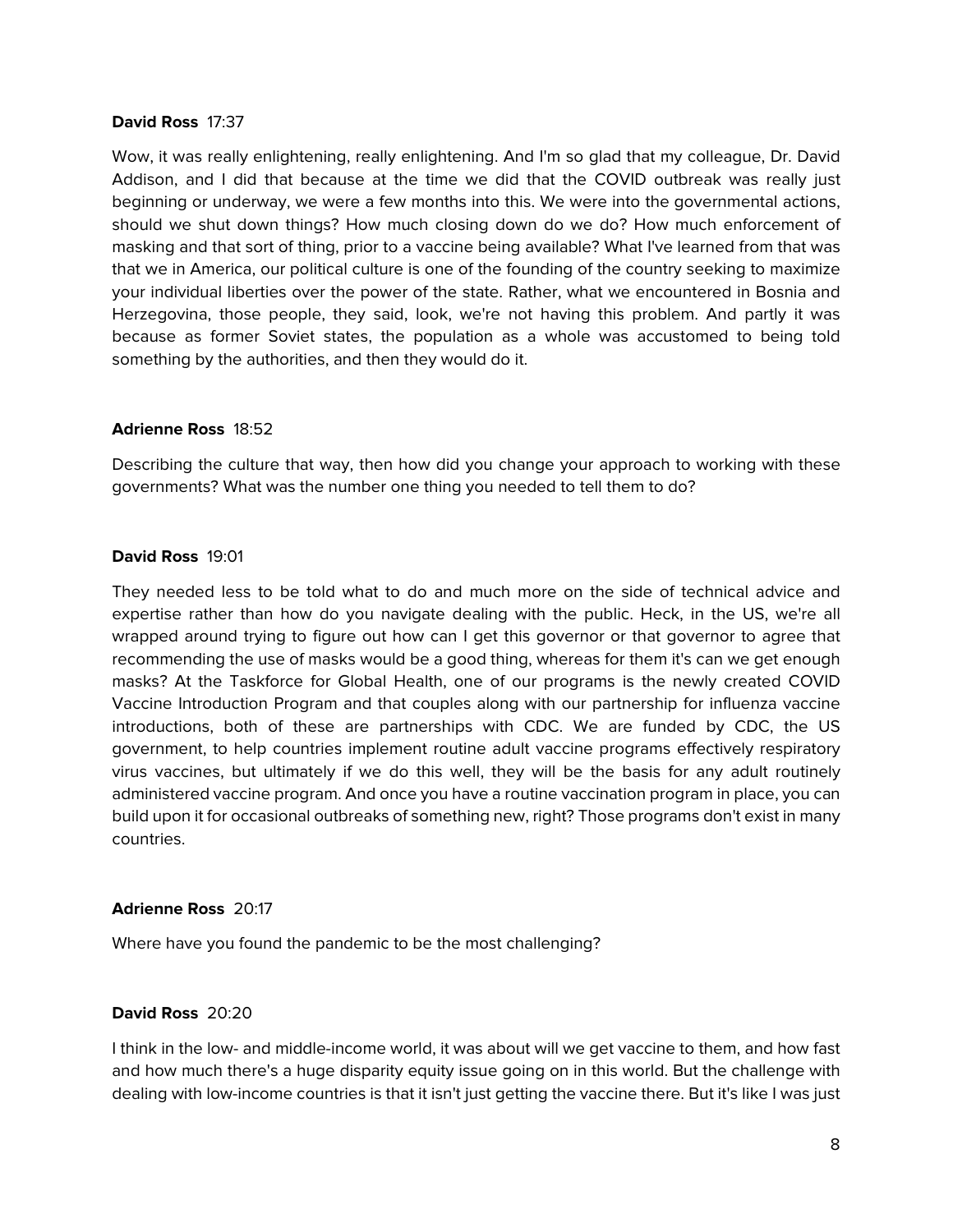saying, you have to have the ability to move it to where it can be shots in arms. And many countries don't have the infrastructure in place to actually make that happen. So, this is going to go slower, much slower than any of us wish it could. The thing is if there's a takeaway for anybody here listening, I would say, just let's keep reminding ourselves that no one's safe until we're all safe. We have to get the world vaccinated.

## **Adrienne Ross** 21:16

We know the less people who are vaccinated, the more variance, the more space there is for the variants to really develop.

## **David Ross** 21:24

Exactly, exactly. So, the sooner you bring infectivity very low, less than, say, 1% of the population, the less opportunity you're giving a virus to mutate into yet another variant. And once we mutate beyond what our current vaccines do, then we start this whole thing over again.

## **Adrienne Ross** 21:45

And you mentioned the dangerous variants. But as this continues, and we continue to try to vaccinate as many people as possible, what advice are you giving to local and national leaders?

## **David Ross** 21:56

Please get vaccinated.

## **Adrienne Ross** 21:58

These are the easy questions.

## **David Ross** 22:01

I mean, you know, it's our, our vaccine hesitancy program leader Karen Ernst would say to you, when you encounter somebody who is vaccine hesitant, don't tell them just go get vaccinated. Ask them if there are any questions they have that you might be able to answer or that you could help point them to somebody whose advice they might trust, where they could become more informed, and don't create it as an us versus them.

**Adrienne Ross** 22:35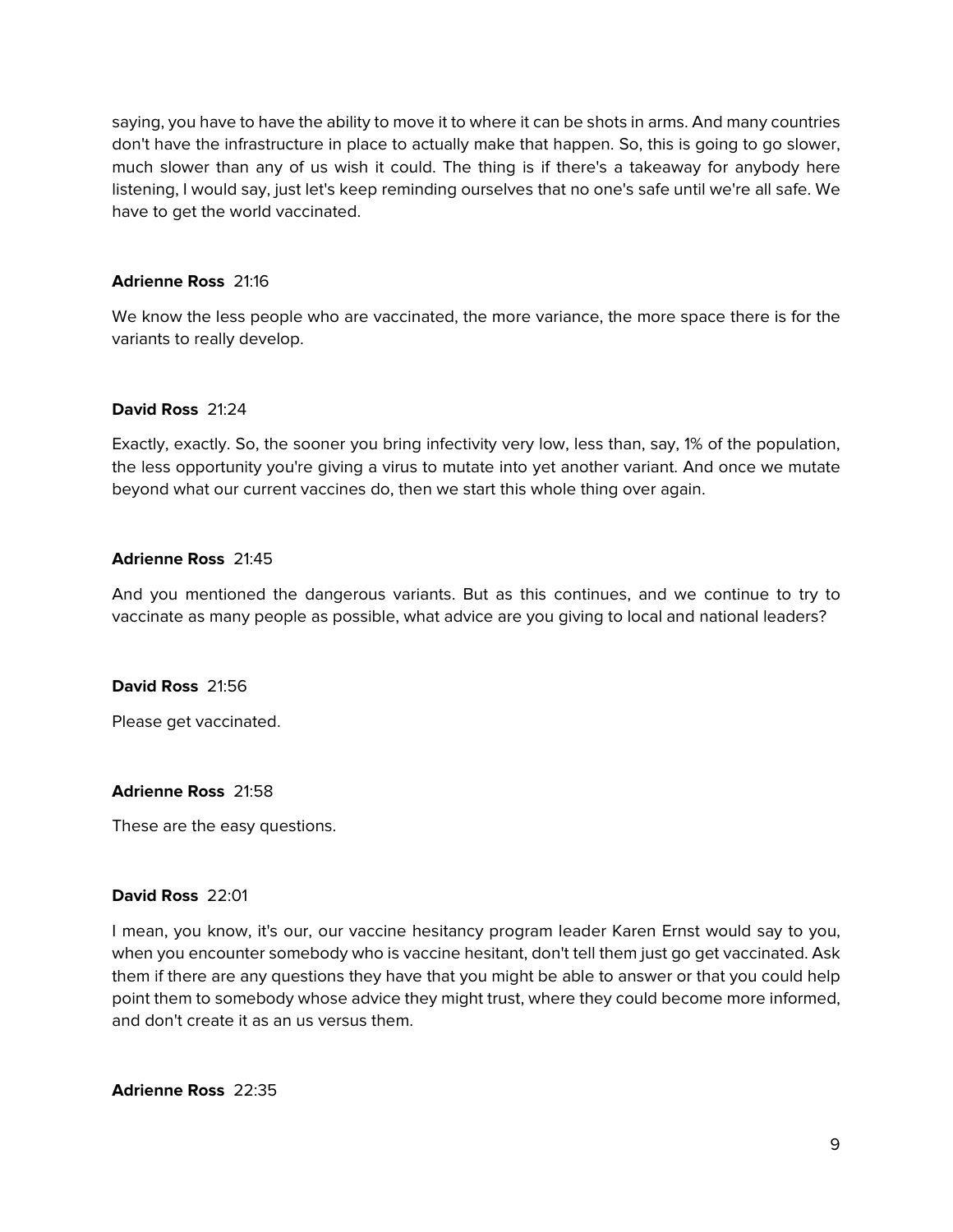Is there anything else you would want to add to this conversation that we've had?

## **David Ross** 22:39

I'm really glad that you are looking at this from the point of view of democratic governing, and what does it take to have democratic governance effectively manage something like a pandemic, it is clear that authoritarian kinds of governments that can outright direct thou shalt get vaccinated on the following day at the following place, and make that happen, that when it comes to this kind of response, that ability is good. But we certainly don't want to trade off our democratic governments for that kind of autocratic governing, we have to figure out how to bring strong effective public health response to democratic government.

## **Adrienne Ross** 23:29

Now with his perspective on what the Balkans have endured during COVID Nermin Nisic is here from Serbia. Nermin is the International Foundation for Electoral Systems Country Director in Albania, Serbia, as well as Bosnia Herzegovina. He is a native Bosnian and Nermin, you've worked all over the world in your career in Asia, Eurasia, Eastern Europe, and the Middle East. You've also served as IFES' Country Director in Georgia and Kosovo. Thanks for being here.

## **Nermin Nisic** 23:59

Thank you for having me.

## **Adrienne Ross** 24:00

What is it been like in the Balkans during COVID?

## **Nermin Nisic** 24:03

I guess it was as challenging as in the rest of the world. What was challenging to us? Here was the elections that were the first ones to be national elections held in Europe since the start of the pandemic, and those were the ones in Serbia, which were initially postponed from March 2020, to June 2020 and were successfully held. Right after that, we had series of other elections in the region, including in Bosnia Herzegovina in November 2020.

## **Adrienne Ross** 24:35

You had to rush to respond to several elections under your purview during the pandemic, can you can you tell us what that's been like?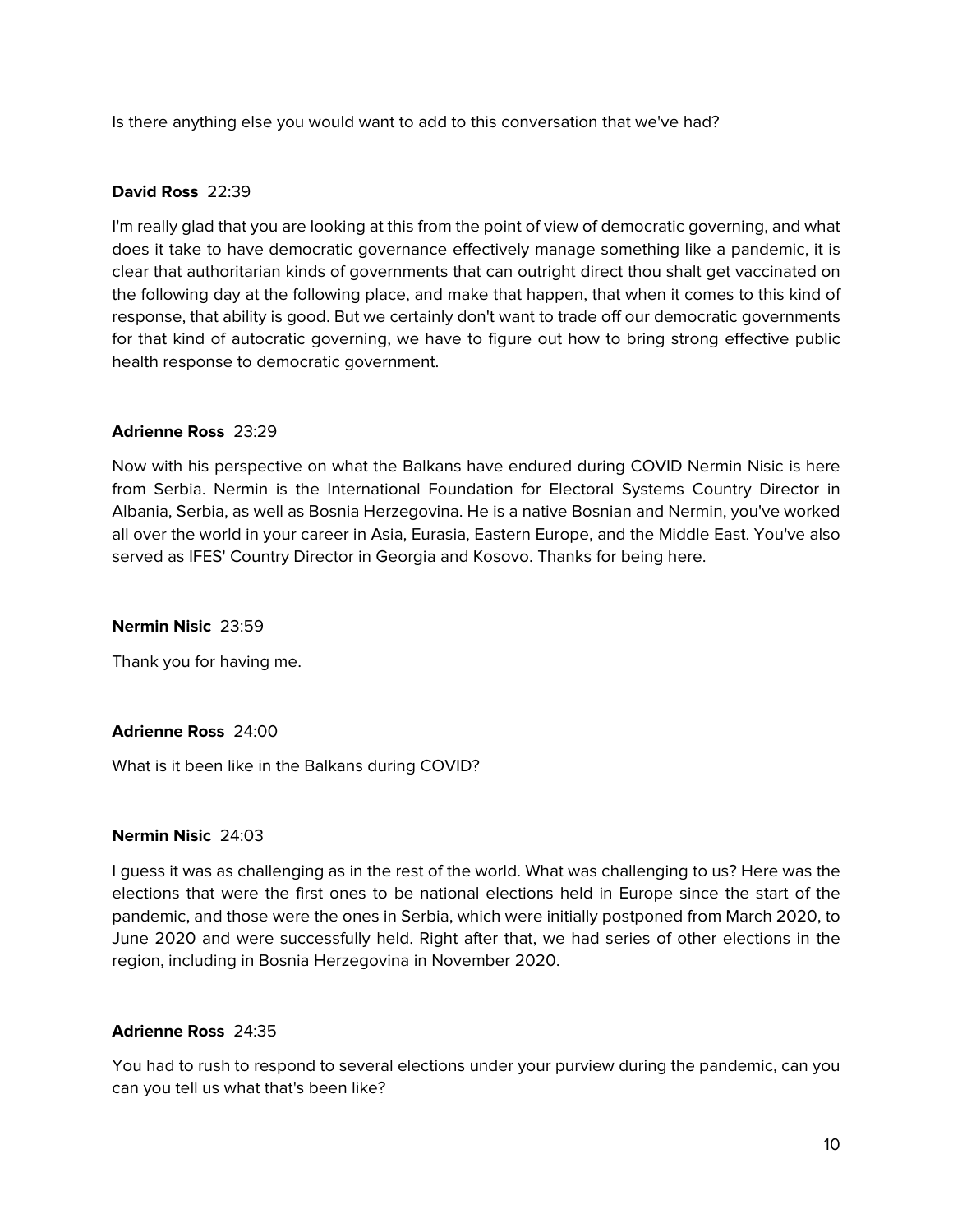### **Nermin Nisic** 24:42

It was very important to ensure that elections were credible, and that they were also safe to both voters and poll workers, but also to others who were involved in election process, be it candidates and representatives of the parties. We're learning as we go. Our interventions were informed by IFES' series on COVID-19, a number of which we produced a number of aspects of holding credible elections, but also informed by research that was done locally in each of these countries to be able to deliver better technical assistance and support election administrations and delivery safe elections.

## **Adrienne Ross** 25:29

And safe elections are the key. We've been hearing that all over the world, what is the attitude been like on the ground?

#### **Nermin Nisic** 25:35

We did research on this question through a pre-election survey where we asked voters what their concerns are, and if they would go out and vote. And surprisingly, many of them confirmed they have confidence in election administration. And indeed, they went out and voted. This research also pointed to where the potential concerns are when it comes to voters and those were primarily around proximity to other individuals during election process. So, our interventions included ensuring that poll workers organize all polling stations in a way that ensures distance between both poll workers as they are supporting the election operations but also the voters as they are waiting in line and coming in to cast the ballot. And some of those have proven to be challenging because ensuring a proper appropriate distance on Election Day, within a very often small space of typical polling station was a challenge.

#### **Adrienne Ross** 26:46

I understand that COVID has made us all very aware of our six feet of space personal space. Your team has published an analysis of lessons learned which our listeners can find on www.cepps.org/podcast, what can you tell our listeners about this?

#### **Nermin Nisic** 27:03

We learn that through supporting number of election administrations but also our own research, including and in the Western Balkans. That timely assessment and preparation is the key to ensure mitigation measures. And also, compliance with those measures. Once it's out there, it is very critical. Poll workers often need extensive guidance as to how to arrange safe environmental or the polling stations. and training of poll workers is the key. Also, having an information channel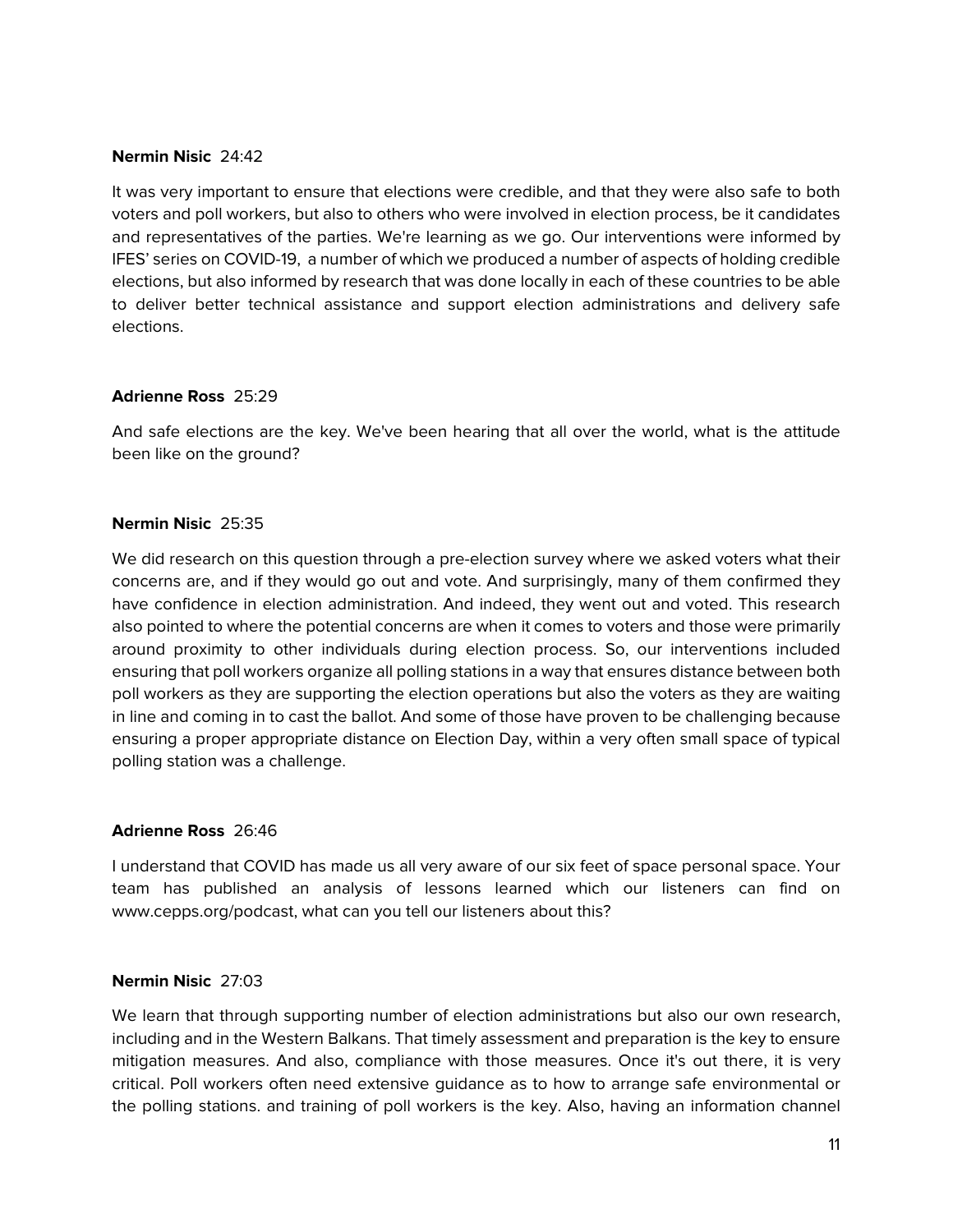towards poll workers is very important so that they receive the most up to date information in the days leading towards Election Day, reaching out to voters with information, timely information, but also instructions on how to perform their duty on election day. Once they are the polling station was also important. And we utilize a number of different communication channels to reach out to those. Also, when it comes to supporting election administration's administration in Bosnia and Herzegovina, we help them develop an e-learning platform with the with a training module targeting poll workers, where all of those involved in the election day administration could take advantage of this new tool to avoid face to face interactions. And then to also get most up to date information on how to manage elections under COVID.

## **Adrienne Ross** 28:39

So, a mix of virtual and in person programming is what it sounds like.

## **Nermin Nisic** 28:43

Yes, we've found that that providing multiple tools and multiple channels of information to provide instructions and information to poll workers but also to voters is very critical.

## **Adrienne Ross** 28:56

What do you expect next on the horizon for the region?

## **Nermin Nisic** 29:00

Both countries Serbia and Bosnia and Herzegovina will hold national elections in 2022. And we are looking forward to utilizing our research but also lessons we all together learn through the election process of during 2020. We do not know what kind of epidemiological conditions we'll have next year. But we with timely preparation which is key in this situation, we believe that we can do a lot to mitigate possible consequences.

## **Adrienne Ross** 29:34

Nermin Nisic in Belgrade, thank you so much for being here today.

## **Nermin Nisic** 29:38

Thank you very much.